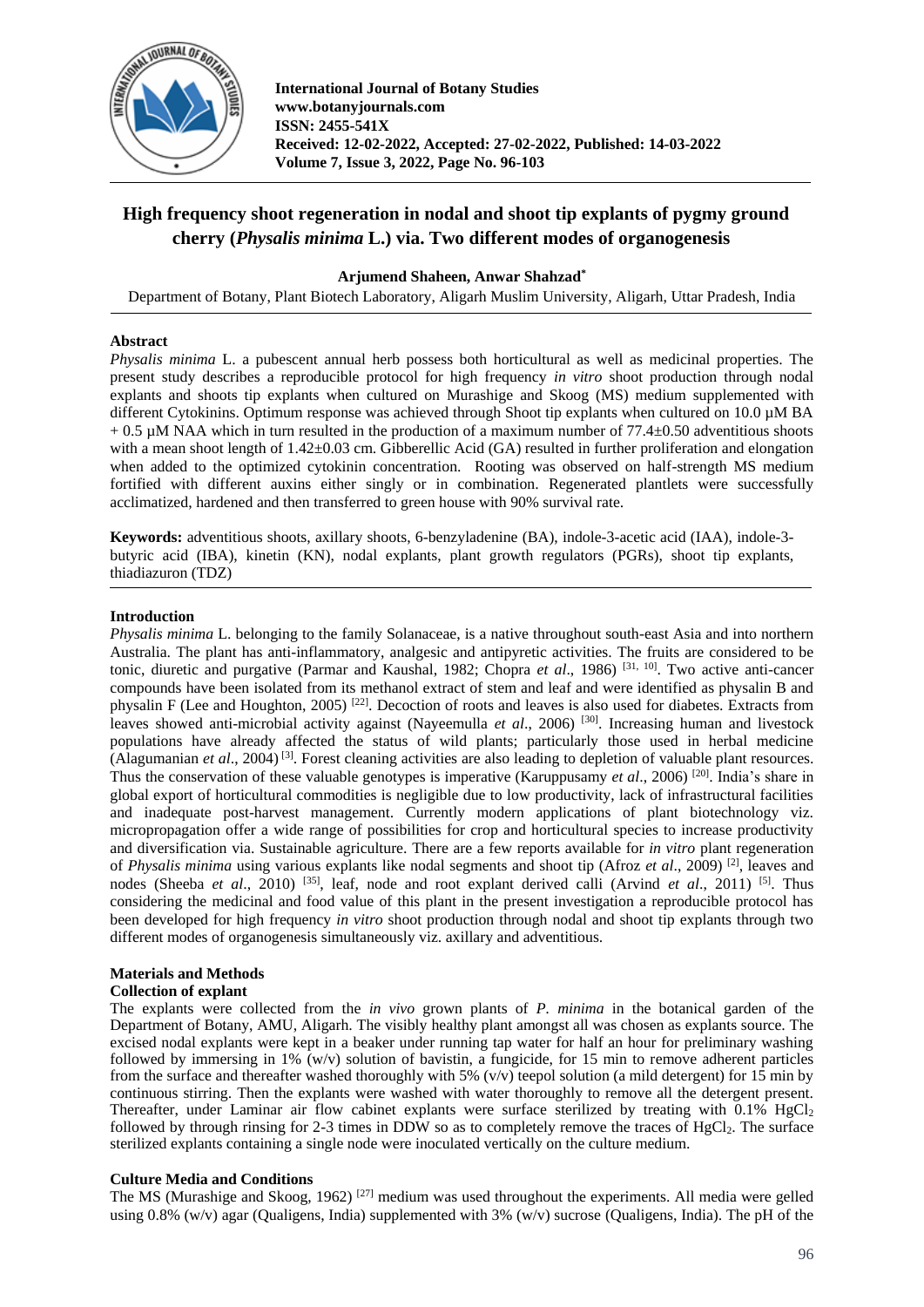medium was adjusted to 5.8 using 1 N NaOH or HCl before autoclaving at  $121^{\circ}$ C with a pressure of 104 K Pa for 20 min. The cultures were maintained in a culture room under controlled environmental conditions of  $25\pm2\degree C$ with 16/8 h photoperiod with a photosynthetic photon flux density (PPED) of  $50\mu$ M m<sup>-2</sup>s<sup>-1</sup>provided by cool fluorescent tubes (Philips India) and relative humidity  $55 \pm 5$  %.

# **Axillary and adventitious shoot induction and proliferation**

Both Nodal and shoot tip explants were cultured on MS medium fortified with PGRs viz. BA (1.0, 2.5, 5.0, 10.0 and 12.5 µM), TDZ (0.5, 1.0, 2.5, 5.0 and 10.0 µM) and KN (0.5, 1.0, 2.5, and 5.0, µM) either singly or in combination with 1-Napthalene acetic acid NAA  $(0.5, 1.0 \mu M)$  for axillary as well as adventitious shoot induction. For further proliferation and elongation cultures were transferred on optimum cytokinin concentration i.e., BA (10.0  $\mu$ M) and TDZ (5.0  $\mu$ M) in combination with Gibberellic Acid GA (0.1, 0.5, and 1.0  $\mu$ M).

# **Rooting and plant establishment**

For root induction elongated microshoots were excised and transferred to root induction medium consisting of single as well as combined concentrations of IAA (0.5, 1.0 $\mu$ M), IBA (0.5,1.0  $\mu$ M) and NAA (0.5,1.0 $\mu$ M) in half strength MS basal medium. Data based on the observations was collected periodically after every three to five days. After 4 weeks the rooted microshoots were carefully taken out of culture tubes and roots were washed gently to remove agar adhered to them. Thereafter, these rooted microshoots were planted in thermo Cole cups containing soilrite and kept in culture room conditions for proper hardening. For first three days these plantlets were watered with MS basal medium which was gradually replaced by water after short interval of three day. After one and a half month hardened plantlets were transferred to earthen pots containing garden soil and farmyard manure in 1:1 ratio and kept in greenhouse.

## **Statistical analysis**

For each experiment ten replicates were raised and each experiment was repeated thrice. The data was analyzed statistically through one-way ANOVA using SPPS ver. 10 (SPPS inc., Chicago, USA). The significance of difference among means was carried out by Duncan's multiple range test at  $p=0.05$  and the results are expressed as mean  $\pm$  SE of three repeated experiments.

## **Results and Discussion**

# **Explant type and application of cytokinins**

Two types of explants viz. nodal and shoot tips were taken to optimize the regeneration protocol. Both the explants showed a nullified effect when treated on MS medium devoid of growth regulators. In contrary to this, addition of different cytokinins proved effective. Different cytokinins were tested either singly or in combination with auxins and other growth regulators. The response initiated in the form of axillary bud break in both the explants but the time period of initiation varied accordingly with the type of PGR used. Thereafter the axillary bud transformed into a flattened sheath like structure where multiplication of meristemoids started and ultimately a large number of axillary shoots resulted from the flattened structure. Gradually a nodule formation started at the base of both the explants. The elongated axillary shoots were transferred on rooting media and the nodule was cut and transferred on single as well as combination media. This nodule resulted in the formation of a large number of adventitious shoots. Cytokinins are most critical for shoot induction and elongation in several systems including medicinal plants such as *Clitoria ternatea* (Rout, 2005) [32] and *Justicia gendarussa* (Thomas and Yoichro, 2010)<sup>[39]</sup>. Additionally, BA is well known for promotion of in vitro shoot formation.

## **Shoot proliferation**

Response occurred in the form of axillary as well as adventitious bud break thus depicting two different pathways of differentiation on same explant source. Axillary bud break occurred earlier whereas adventitious shoot formation was a bit delayed in both the types of explants.

#### **Axillary shoot proliferation**

The effect on multiple shoot induction of three cytokinins (BA, TDZ and KN) were studied on both the explants. On BA supplemented MS medium response initiated in the form of axillary bud break after three days of inoculation. In nodal explants, among all the concentrations of BA tested,  $\overline{MS}$  +10.0  $\mu$ M BA resulted in an optimum production of 33.4  $\pm$  0.67 mean no. of shoots/explant with a mean shoot length of 3.98 $\pm$ 0.03 cm, whereas in shoot tip explants a maximum production of  $33.8\pm0.58$  mean no. of shoots/explant with a mean shoot length of 3.64±0.08 cm was obtained on the same concentration (Table 1). The lower concentrations of BA were not much effective as well as the higher concentrations responded less effectively. On TDZ supplemented MS medium response initiated after one week of inoculation and was a bit early in shoot tip explants rather than nodal explants. Among all the concentrations of TDZ tested,  $MS + 5.0 \mu M$  TDZ proved to be optimum for both the explants with a maximum production of  $28.6 \pm 0.87$  mean no. of shoots/explant with a mean shoot length of  $3.56 \pm 0.08$  cm on nodal explants and a maximum production of  $36.8 \pm 1.15$  mean no. of shoots/explant with a mean shoot length of 3.30±0.06 cm on shoot tip explants (Table 1). The lower concentrations of TDZ were less effective and the higher concentrations were found to be inhibitory. On KN supplemented MS medium 5.0 µM KN responded with a maximum production of  $5.4 \pm 0.24$  mean no. of shoots/explant with a mean shoot length of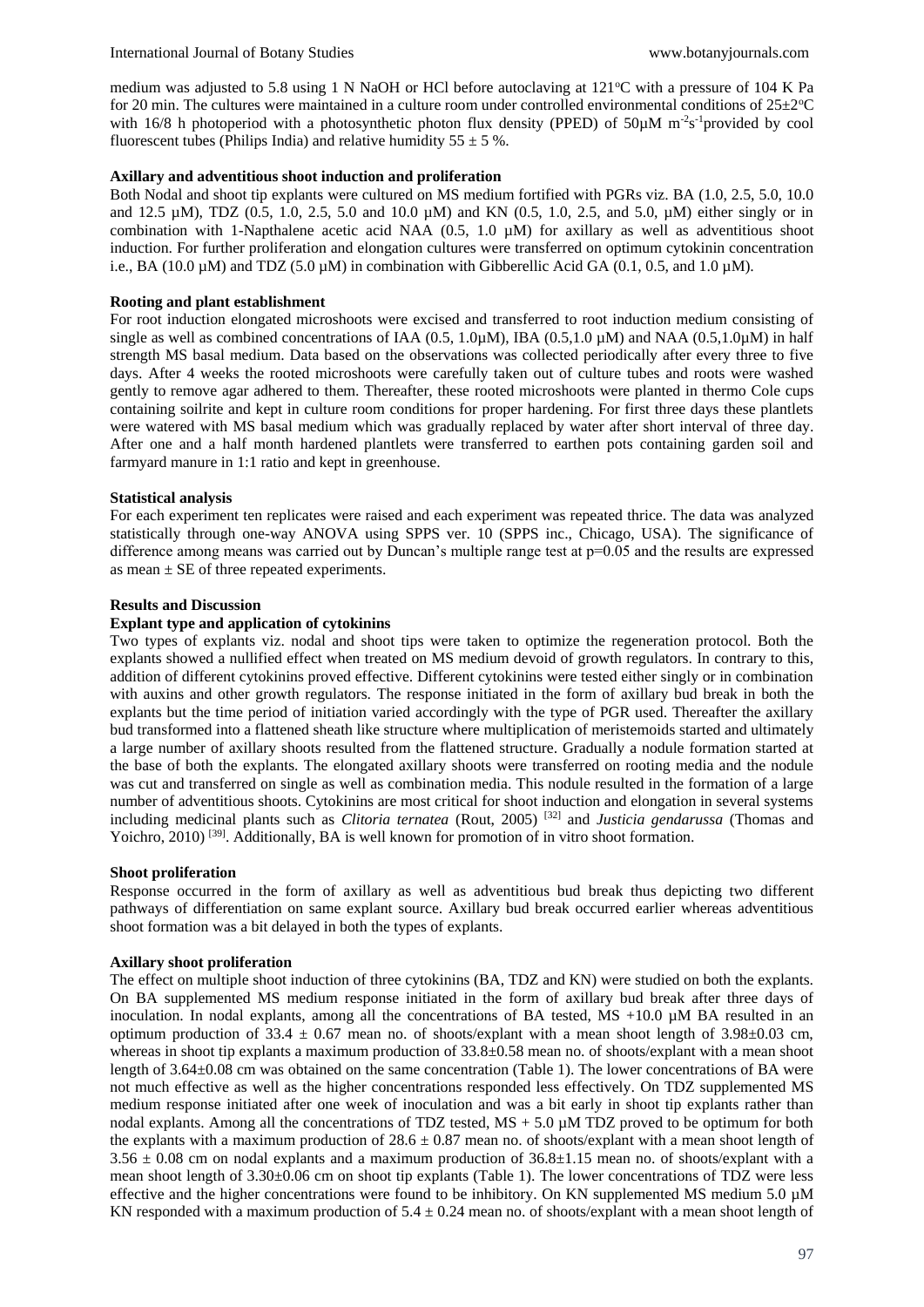$1.20 \pm 0.12$  cm for nodal explants and a maximum production of 6.60  $\pm$  0.67 mean no. of shoots/explant with a mean shoot length of  $1.02 \pm 0.07$ cm for shoot tip explants (Table 1). Lower concentrations of KN proved inhibitory as well as on higher concentrations of KN response was very less effective. Comparatively shoot tip explants showed a much better response than nodal explants in terms of shoot number on 5.0  $\mu$ M TDZ supplemented MS medium but in contradiction to this maximum shoot length was achieved on nodal explants augmented with MS +10.0 µM BA. BA showed optimum response on nodal explants whereas TDZ showed a much better response than BA on shoot tip explants.

#### **Adventitious shoot proliferation**

Besides axillary shoot proliferation adventitious shoot proliferation was also obtained on both the explants. Adventitious regeneration in plants occurs after cells from organized tissues dedifferentiate and then reorganize into meristemoids forming shoots either directly or indirectly via., an intervening callus phase. In this study direct shoot formation has been achieved adventitiously in addition to axillary shoot formation. Surface of explant around axillary meristem differentiated into adventitious shoots forming a circular cluster of shoots around the nodal region. Regeneration capacity on the nodal surface might be due to the presence of inherent meristematic cells at the axils which influence the adjacent non-meristematic cells in certain way to dedifferentiate and induce adventitious shoot formation. Effect of BA and TDZ also differed for frequency of shoot production and elongation. However, in indirect mode of organogenesis that resulted in adventitious shoot proliferation, among all the concentrations of BA tested, an optimum effect was obtained on MS +10.0 µM BA with the production of 49.60 $\pm$ 0.87 mean no. of shoots/explant and a mean shoot length of 2.58 $\pm$ 0.07 cm on nodal explants and a maximum production of 50.8±0.80 mean no. of shoots/explant with a shoot length of 2.30±0.04 cm on shoot tip explants (Table 2). Among all the concentrations of TDZ,  $MS + 5.0 \mu M$  TDZ proved to be optimum for both the explants with a maximum production of 41.40±0.74 mean no. of shoots/explant with a mean shoot length of 2.28±0.06 cm on nodal explants and a maximum production of 58.8±1.11 mean no. of shoots/explant with a mean shoot length of  $2.06\pm0.50$  cm on shoot tip explants (Table 2). Response of shoot tip explant was better than nodal segment on every treatment tested. Better regeneration potential of shoot tip could be attributed to the higher content of endogenous auxin present on comparison to nodal explant because of the intact shoot apex. Thus endogenous auxin incorpates with exogenously supplied cytokinin to promote shoot multiplication. In contradiction with the present results nodal explant was found to be more suitable than shoot tip in *Physalis minima* (Afroz *et al,* 2009)<sup>[2]</sup>. It is not unusual for explants to respond to TDZ to induce more adventitious shoots compared to BA (Huetteman and Preece 1993; Lu, 1993)  $[17, 24]$ . However, it was clearly observed that after several subculture passage TDZ induced cultures exhibited vitrification of shoots. While cultures initiated on BA were still normal. Vitrification is a result of exposure to high cytokinin for longer duration. Instances of vitrification on TDZ containing medium have been reported in *Arnedia exchroma* (Malik *et al.* 2010) [26] , *Arachis stenosperma* (Vijayalaxmi and Giri. 2003) [41] and *Cineraria maritime* (Banerjee *et al.,*  2004) [6] .

#### **Effect of Combination media on shoot proliferation**

Cytokinins in combination with auxins were also evaluated for their effect on *in vitro* shoot regenerations from both nodal and shoot tip explants. Synergistic influence of auxin-cytokinin combination has previously been stated in many solanaceae members (Gleddie *et al.,* 1983; Sharma and Rajam, 1995; Seetharam *et al.,*2003) [16, 34, 33 ] . Lower amount of auxin with high concentration of cytokinin was known to have promotive effect on *in vitro* regeneration of *Crataegus sinaica* (Maharik *et al.,* 2009) [25] and *Datura insignis* (Figueiredo and Esquibel, 1991) <sup>[14]</sup>. Of all the cytokinins and auxins, BA and NAA have been used most commonly for shoot induction (Tripepi, 1997; Arockiasamy *et al.,* 2002; Nasiruddin *et al.,* 2003) [40, 4, 29] . However, observations revealed that the frequency of shoot multiplication was rather lower on optimum BA + NAA combination i.e, 10.0  $\mu$ M BA + 0.5  $\mu$ M NAA which resulted in the production of 72.2 $\pm$ 0.96 mean no. shoots/explants with a mean shoot length of 1.62 $\pm$ 0.08 cm) in comparison to optimum TDZ + NAA combination i.e, 5.0  $\mu$ M BA + 0.5  $\mu$ M NAA which resulted in the production of 80.0 $\pm$ 0.89 mean no. shoots/explants with a mean shoot length of 1.14 $\pm$ 0.04 cm (Table2). Cytokinins commonly stimulate shoot proliferation and inhibit shoot elongation, particularly BA (Brassard *et al.*, 1996) <sup>[8]</sup>. Thus proper elongation of shoots was not achieved on combination medium. Observations also revealed that phenomenon of vitrification that was observed by cultures maintained on TDZ containing medium was eliminated in case of cultures induced on  $TDZ + NAA$  combination. This might be due to the presence of auxin which nullified the adverse effect of high cytokinin concentration in cultures. Instances of vitrification on TDZ containing medium have been reported in *Arnedia exchroma* (Malik *et al.* 2010) [26] , Arachis stenosperma (Vijayalaxmi and Giri, 2003) <sup>[41]</sup> and *Cineraria maritime* (Banerjee *et al.*, 2004) <sup>[6]</sup>.

#### **Effect of GA on shoot elongation and proliferation**

Established cultures were further transferred to proliferation medium to stimulate proper shoot elongation. Observation revealed increase in shoot length under influence of GA on proliferation medium. GA is reported to be conducive for promotion of growth, biomass production and xylem fibre length (Ericksson *et al.*, 2000)<sup>[13]</sup>. Striking difference was noticed in percentage elongation on BA 10.0  $\mu$ M + NAA 0.5  $\mu$  + GA 0.5  $\mu$ M containing MS medium and TDZ 5.0  $\mu$ M + NAA 0.5  $\mu$  + GA 0.5  $\mu$ M supplemented medium (Graph 1). Effect of GA was limited by the presence of TDZ thus restricting frequency of elongation. TDZ is reported to suppress shoot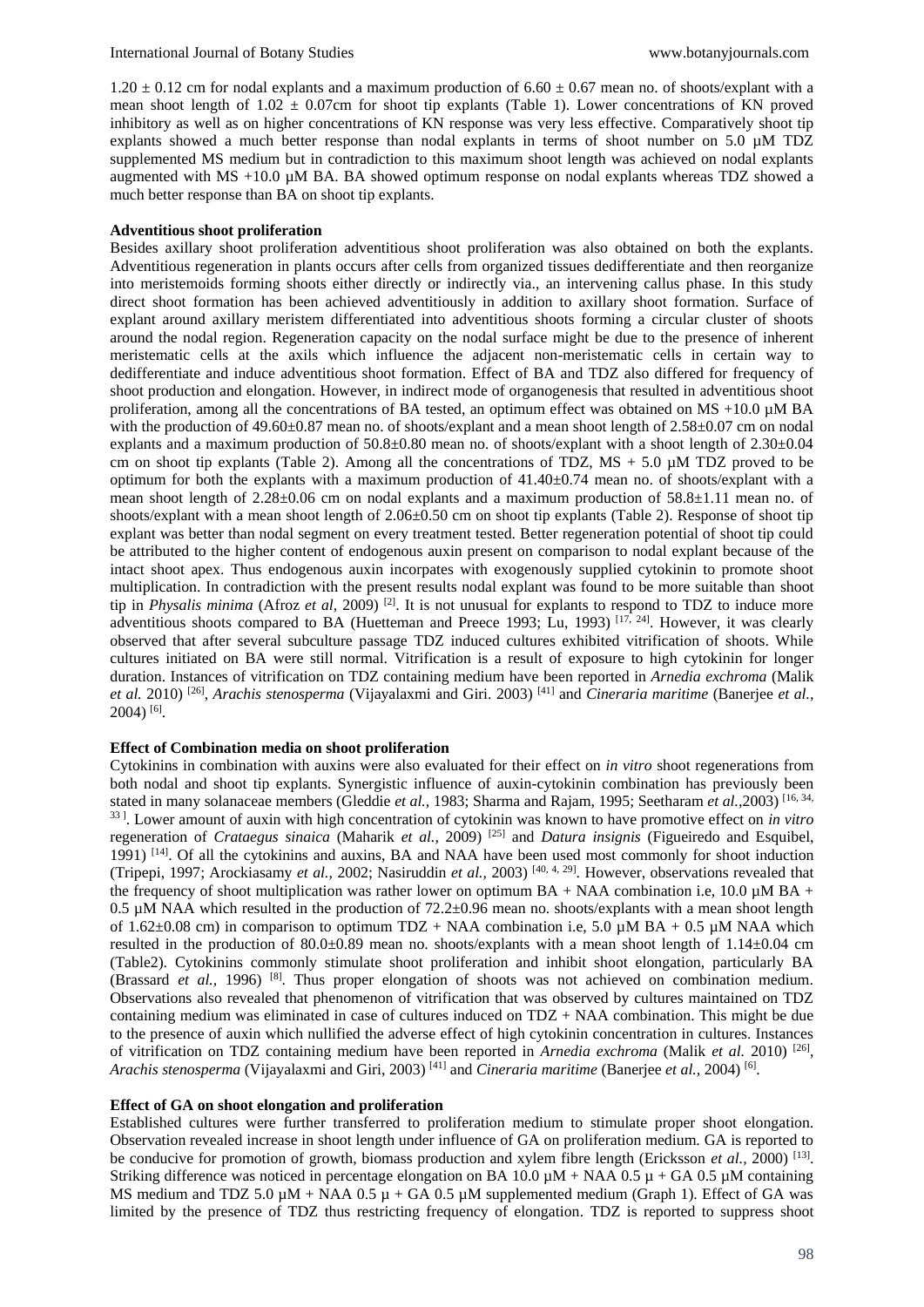elongation in many studies (Chand *et al.*, 1999; Geneve, 2005)<sup>[9, 15]</sup>. However presence of BA did not seem to hinder shoot elongation capacity of GA. Similar finding on positive effect of GA on increased shoot length were reported by (Detrez et al., 1994, Abadi and Hamidoghli, 2009)<sup>[11, 1]</sup>.

# **Rooting of Microshoots**

Elongated micro shoots were excised and transferred for *in vitro* root induction on auxin containing media. Variation in root length and type were revealed depending on type and concentration of auxin used (Table 4). While IBA induced short and fibrous roots, IAA increased mean root length leading to long and thin root formation. Combination of IAA and IBA yielded long fibrous root development, thus proving that IAA played the central role in proper elongation also. Indirect rooting with intervening callus formation at the base of microshoots occurred on NAA containing nutrient medium. Incidences of callus formation during rooting on NAA were also reported in *Solanum tuberosum* (Khadiga *et al.*, 2009)<sup>[21]</sup>. Contrary to present observations NAA was found to be efficient for rhizogenesis in several members of Solanaceae (Husain *et al*., 1999; Bodhipadma and Leung, 2003)<sup>[19, 7]</sup>.

| $PGR(\mu M)$             |      |                          | <b>Nodal Explant</b>         |                                                           |                               | <b>Shoot Tip Expant</b>          |                               |                              |
|--------------------------|------|--------------------------|------------------------------|-----------------------------------------------------------|-------------------------------|----------------------------------|-------------------------------|------------------------------|
|                          |      |                          |                              | Mean no. of<br><b>BA</b> TDZ KN % Response shoots/explant | Mean shoot<br>length (cm)     | $\frac{0}{0}$<br><b>Response</b> | Mean no. of<br>shoots/explant | Mean shoot<br>length (cm)    |
| 1.0                      | ۰    | ÷.                       | $43.2 \pm 1.65^e$            | $6.2 \pm 0.37$ <sup>g</sup>                               | $1.86 \pm 0.10$ <sup>fg</sup> | $63.6 \pm 1.36$ <sup>d</sup>     | $8.00 \pm 0.54$ <sup>h</sup>  | $1.48 \pm 0.58$ <sup>g</sup> |
| 2.5                      | ٠    | ٠                        | $83.2 \pm 2.00$ <sup>c</sup> | $9.2 \pm 0.58$ <sup>f</sup>                               | $2.64 \pm 0.13$ <sup>cd</sup> | $83.2 \pm 1.39$ <sup>c</sup>     | $12.6 \pm 0.60^{\mathrm{f}}$  | $2.04 \pm 0.60^e$            |
| 5.0                      |      | ÷                        | $93.2 \pm 1.42^b$            | $18.2 \pm 0.58$ <sup>d</sup>                              | $2.80 \pm 0.08$ <sup>c</sup>  | $92.6 \pm 1.12^b$                | $23.8 \pm 0.37$ <sup>d</sup>  | $2.62 \pm 0.12$ <sup>c</sup> |
| 10.0                     | ÷.   | $\blacksquare$           | $99.2 \pm 0.37$ <sup>a</sup> | $33.4 \pm 0.67$ <sup>a</sup>                              | $3.98 \pm 0.03$ <sup>a</sup>  | $97.8 \pm 0.58$ <sup>a</sup>     | $33.8 \pm 0.58^b$             | $3.64 \pm 0.08^a$            |
| 12.5                     |      | $\overline{\phantom{a}}$ | $63.6 \pm 2.92$ <sup>d</sup> | $17.6 \pm 0.92$ <sup>d</sup>                              | $2.02+0.07$ <sup>ef</sup>     | $91.8 \pm 0.73^b$                | $22.2 \pm 0.66$ <sup>d</sup>  | $1.70 \pm 0.07$ <sup>f</sup> |
|                          | 0.5  | $\blacksquare$           | $32.6 \pm 1.02$ <sup>f</sup> | $7.80 \pm 0.73$ <sup>f</sup>                              | $1.72+0.11g$                  | $43.4 \pm 1.28$ <sup>e</sup>     | $10.8 \pm 0.96$ g             | $1.46 \pm 0.07$ <sup>g</sup> |
|                          | 1.0  | ÷.                       | $82.8 \pm 1.15$ <sup>c</sup> | $10.8 \pm 0.58$ <sup>e</sup>                              | $2.12 \pm 0.06$ <sup>e</sup>  | $62.2 \pm 1.20$ <sup>d</sup>     | $16.0 \pm 0.94$ <sup>e</sup>  | $2.00 \pm 0.04$ <sup>e</sup> |
|                          | 2.5  | $\sim$                   | $82.6 \pm 2.20$ <sup>c</sup> | $20.2 \pm 0.86$ <sup>c</sup>                              | $2.44 \pm 0.08$ <sup>d</sup>  | $82.0 \pm 1.51$ <sup>c</sup>     | $25.8 \pm 0.66$ <sup>c</sup>  | $2.24 \pm 0.08$ <sup>d</sup> |
| $\overline{\phantom{a}}$ | 5.0  | $\blacksquare$           | $98.8 \pm 0.37$ <sup>a</sup> | $28.6 \pm 0.87$ <sup>b</sup>                              | $3.56 \pm 0.08^b$             | $99.2 \pm 0.37$ <sup>a</sup>     | $36.8 \pm 1.15^a$             | $3.30\pm0.06^b$              |
| $\overline{\phantom{0}}$ | 10.0 | $\blacksquare$           | $0.00 \pm 0.00^{\mathrm{i}}$ | $0.00 \pm 0.00^{\rm i}$                                   | $0.00 \pm 0.00^{\mathrm{i}}$  | $0.00 \pm 0.00^h$                | $0.00 \pm 0.00$               | $0.00 \pm 0.00$ <sup>j</sup> |
|                          | L,   | 0.5                      | $0.00 \pm 0.00^{\mathrm{i}}$ | $0.00 \pm 0.00^{\mathrm{i}}$                              | $0.00 \pm 0.00^{\mathrm{i}}$  | $0.00 \pm 0.00^h$                | $0.00 \pm 0.00$               | $0.00 \pm 0.00$ <sup>j</sup> |
|                          | ٠    | 1.0                      | $0.00 \pm 0.00^{\mathrm{i}}$ | $0.00 \pm 0.00^{\mathrm{i}}$                              | $0.00 \pm 0.00^{\mathrm{i}}$  | $0.00 \pm 0.00^h$                | $0.00 \pm 0.00$               | $0.00 \pm 0.00$ <sup>j</sup> |
|                          | ۰    | 2.5                      | $0.00 \pm 0.00^{\mathrm{i}}$ | $0.00 \pm 0.00^{\rm i}$                                   | $0.00 \pm 0.00^{\mathrm{i}}$  | $0.00 \pm 0.00^{\text{h}}$       | $0.00 \pm 0.00$               | $0.00 \pm 0.00$              |
|                          | ٠    | 5.0                      | $23.2 \pm 1.35$ <sup>g</sup> | $5.4 \pm 0.24$ <sup>g</sup>                               | $1.20 \pm 0.12^h$             | $30.0 \pm 0.83$ <sup>f</sup>     | $6.60 \pm 0.67$ <sup>h</sup>  | $1.02 \pm 0.07$ <sup>h</sup> |
|                          |      | 10.0                     | $9.40 \pm 0.67$ <sup>h</sup> | $1.80 \pm 0.37$ <sup>h</sup>                              | $1.04 \pm 0.08$ <sup>h</sup>  | $7.60 \pm 0.81$ <sup>g</sup>     | $3.00 \pm 0.44^{\mathrm{i}}$  | $0.66 \pm 0.07$              |

**Table 1:** Effect of BA, TDZ and KN on nodal and shoot tip explants of *P. minima* via axillary proliferation after 6 weeks of culture

Data represents Mean ± SE of 20 replicates per treatment in three repeated experiments. Mean value followed by the same letter are not significantly different according to Duncan's Test at 5% probability.

**Table 2:** Effect of BA, TDZ and KN on nodal and shoot tip explants of *P. minima* via. adventitious proliferation after 6 weeks of culture

| $PGR(\mu M)$             |                |                | <b>Nodal Explant</b>                |                                |                              | <b>Shoot TIP Expant</b>       |                              |                              |
|--------------------------|----------------|----------------|-------------------------------------|--------------------------------|------------------------------|-------------------------------|------------------------------|------------------------------|
|                          | <b>BATDZKN</b> |                | $\frac{0}{0}$                       | Mean no. of                    | <b>Mean shoot</b>            | $\frac{0}{0}$                 | Mean no. of                  | <b>Mean shoot</b>            |
|                          |                |                | <b>Response</b>                     | shoots/explant                 | length (cm)                  | <b>Response</b>               | shoots/explant               | length (cm)                  |
| 1.0                      |                |                | $50.20 \pm 1.31$ <sup>f</sup>       | $14.00 \pm 0.44$ <sup>f</sup>  | $1.28 \pm 0.04^e$            | $67.0 \pm 1.04$ <sup>e</sup>  | $17.8 \pm 0.37$ <sup>h</sup> | $1.18 \pm 0.37$ <sup>e</sup> |
| 2.5                      |                |                | $87.80 \pm 0.58$ °                  | $19.40 \pm 0.50$ <sup>e</sup>  | $1.56 \pm 0.05$ <sup>d</sup> | $85.6 \pm 0.87$ <sup>d</sup>  | $25.6 \pm 0.60^{\mathrm{f}}$ | $1.40 \pm 0.06$ <sup>d</sup> |
| 5.0                      |                |                | $93.40 \pm 1.12^b$                  | $31.00 \pm 0.89$ <sup>c</sup>  | $1.92 \pm 0.06$ <sup>c</sup> | $94.8 \pm 0.66^b$             | $37.2 \pm 0.66$ <sup>d</sup> | $1.62 \pm 0.07$ <sup>c</sup> |
| 10.0                     |                | ۰              | $97.80 \pm 0.58$ <sup>a</sup>       | 49.60±0.87 <sup>a</sup>        | $2.58 \pm 0.07$ <sup>a</sup> | $98.8 \pm 0.37$ <sup>a</sup>  | $50.8 \pm 0.80$ <sup>b</sup> | $2.30 \pm 0.04$ <sup>a</sup> |
| 12.5                     |                | ÷              | $65.80 \pm 0.58$ <sup>e</sup>       | $24.6 \pm 1.02$ <sup>d</sup>   | $1.62 \pm 0.03$ <sup>d</sup> | $92.4 \pm 0.74$ c             | $31.8 \pm 0.66$ <sup>e</sup> | $1.40 \pm 0.04$ <sup>d</sup> |
|                          | 0.5            |                | $41.20 \pm 0.86$ <sup>g</sup>       | $11.80 \pm 0.58$ <sup>g</sup>  | $1.48 \pm 0.12$ <sup>d</sup> | $46.2 \pm 1.15$ <sup>f</sup>  | $22.0 \pm 0.89$ <sup>g</sup> | $1.12 \pm 0.07$ <sup>e</sup> |
|                          | 1.0            |                | $83.80 \pm 0.58$ <sup>d</sup>       | $17.80 \pm 0.37$ <sup>e</sup>  | $1.64 \pm 0.06$ <sup>d</sup> | $65.4 \pm 0.97$ <sup>e</sup>  | $18.0 \pm 0.44$ <sup>h</sup> | $1.38 \pm 0.03$ <sup>c</sup> |
|                          | 2.5            | ÷.             | 85.40±0.92 <sup>d</sup>             | $30.80 \pm 0.66$ c             | $1.82 \pm 0.03$ <sup>c</sup> | $84.4 \pm 1.24$ <sup>d</sup>  | $42.4 \pm 0.87$ <sup>c</sup> | $1.62 \pm 0.03$ <sup>d</sup> |
| $\overline{\phantom{a}}$ | 5.0            | ÷              | 98.20±0.37 <sup>a</sup>             | $41.40 \pm 0.74$ <sup>b</sup>  | $2.28 \pm 0.06^b$            | $98.8 \pm 0.37$ <sup>a</sup>  | $58.8 \pm 1.11^a$            | $2.06 \pm 0.50^b$            |
| ۰                        | 10.0           | $\blacksquare$ | $0.00 \pm 0.00$                     | $0.00 \pm 0.00^{\mathrm{i}}$   | $0.00 \pm 0.00^h$            | $0.00 \pm 0.00^{\rm i}$       | $0.00 \pm 0.00$              | $0.00 \pm 0.00^h$            |
|                          |                | 0.5            | $0.00 \pm 0.00$                     | $0.00 \pm 0.00^{\mathrm{i}}$   | $0.00 \pm 0.00^h$            | $0.00 \pm 0.00^{\mathrm{i}}$  | $0.00 \pm 0.00$              | $0.00 \pm 0.00^h$            |
|                          |                | 1.0            | $0.00 \pm 0.00$                     | $0.00 \pm 0.00^{\mathrm{i}}$   | $0.00 \pm 0.00^{\rm h}$      | $0.00 \pm 0.00^{\mathrm{i}}$  | $0.00 \pm 0.00$              | $0.00 \pm 0.00^h$            |
|                          |                | 2.5            | $0.00 \pm 0.00$                     | $0.00 \pm 0.00^{\mathrm{i}}$   | $0.00 \pm 0.00^h$            | $0.00 \pm 0.00^{\mathrm{i}}$  | $0.00 \pm 0.00$              | $0.00 \pm 0.00^h$            |
|                          |                | 5.0            | $20.0 \pm 0.44$ <sup>h</sup>        | $12.40 \pm 1.07$ <sup>fg</sup> | $1.00 \pm 0.04$ <sup>f</sup> | $31.20 \pm 1.01$ <sup>g</sup> | $16.8 \pm 0.96$ <sup>h</sup> | $0.86 \pm 0.50$ <sup>f</sup> |
|                          |                |                | $10.0$ 9.40 $\pm$ 0.50 <sup>i</sup> | $7.20 \pm 0.91$ <sup>h</sup>   | $0.70 \pm 0.05$ <sup>g</sup> | $12.00 \pm 0.44$ <sup>h</sup> | $10.4 \pm 0.87i$             | $0.64 \pm 0.74$ <sup>g</sup> |

Data represents Mean  $\pm$  SE of 20 replicates per treatment in three repeated experiments. Mean value followed by the same letter are not significantly different according to Duncan's Test at 5% probability.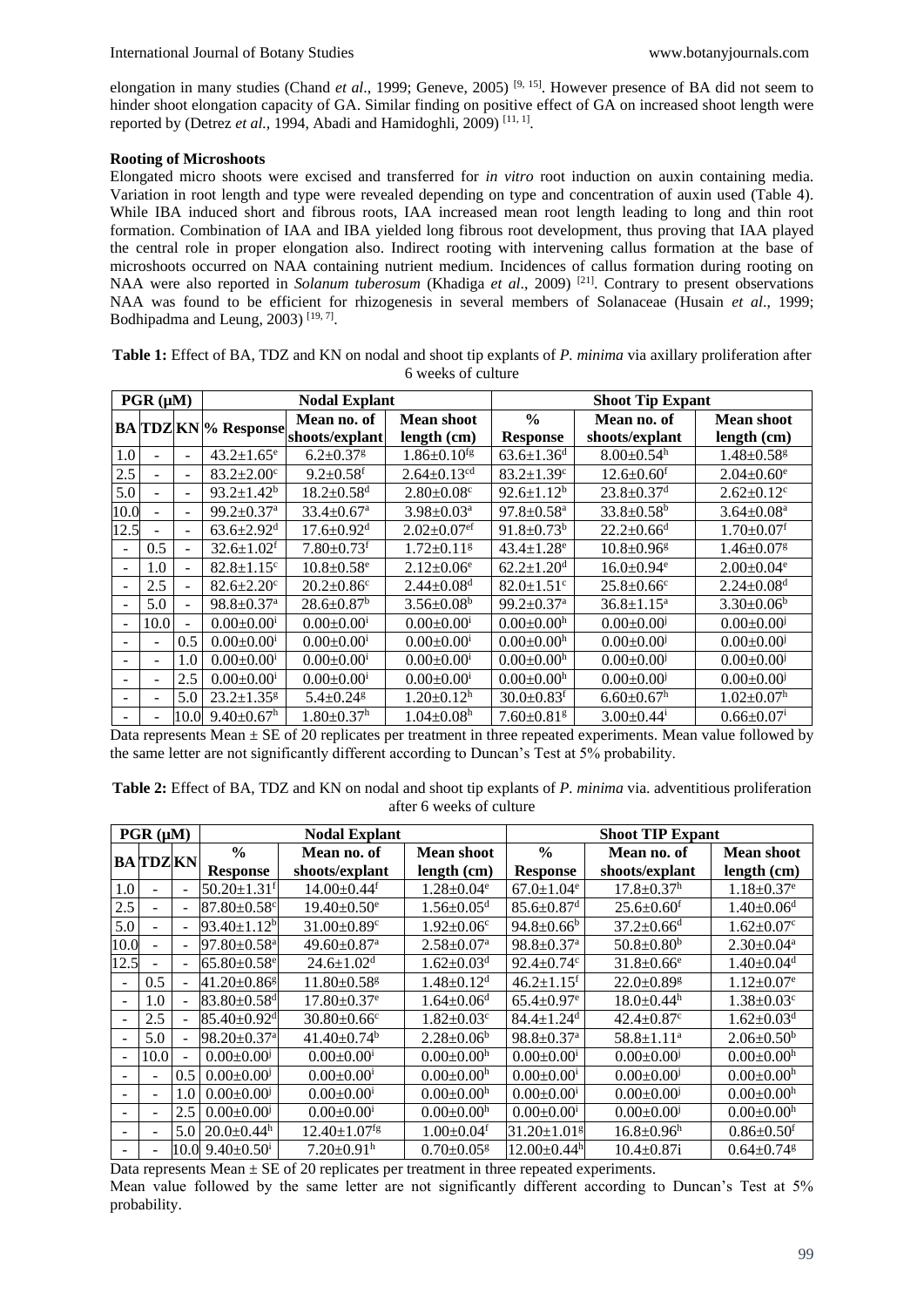**Table 3:** Effect of combination media on nodal and shoot tip explants of *P. minima* via. shoot proliferation after 6 weeks of culture

| $PGR(\mu M)$             |     |                 | <b>Nodal Explant</b>         |                              |                               | <b>Shoot TIP Expant</b>       |                              |                               |
|--------------------------|-----|-----------------|------------------------------|------------------------------|-------------------------------|-------------------------------|------------------------------|-------------------------------|
|                          |     | <b>BATDZNAA</b> | $\frac{0}{0}$                | Mean no. of                  | <b>Mean shoot</b>             | $\frac{0}{0}$                 | Mean no. of                  | <b>Mean shoot</b>             |
|                          |     |                 | Response                     | shoots/explant               | length (cm)                   | <b>Response</b>               | shoots/explant               | length (cm)                   |
| 5.0                      |     | 0.5             | $79.60 \pm 0.60$ c           | $47.6 \pm 0.87$ <sup>e</sup> | $0.82 \pm 0.03$ <sup>d</sup>  | $80.2 \pm 0.73$ <sup>b</sup>  | $56.2 \pm 0.86$ <sup>c</sup> | $0.70 \pm 0.05$ <sup>f</sup>  |
| 5.0                      |     | 1.0             | $71.20 + 2.05$ <sup>d</sup>  | $40.0+0.44$ <sup>fg</sup>    | $1.00 \pm 0.04$ <sup>cd</sup> | $70.4 \pm 0.81$ <sup>c</sup>  | $48.2 \pm 0.86$ <sup>d</sup> | $0.74 \pm 0.02$ <sup>ef</sup> |
| 10.0                     |     | 0.5             | $98.60 \pm 0.50^{\text{a}}$  | $72.2 \pm 0.96^a$            | $1.62 \pm 0.08^a$             | $89.8 \pm 1.15$ <sup>a</sup>  | $77.4 \pm 0.50$ <sup>a</sup> | $1.42 \pm 0.03^a$             |
| 10.0                     |     | 1.0             | $89.0 \pm 0.70^b$            | $53.2 + 0.66$ <sup>d</sup>   | $1.12 \pm 0.05$ <sup>bc</sup> | $80.2 \pm 1.35^{\circ}$       | $60.8 \pm 0.91$ <sup>b</sup> | $0.84 \pm 0.06$ def           |
|                          | 2.5 | 0.5             | $79.6 \pm 0.60$ <sup>c</sup> | $42.0 \pm 2.00$ <sup>f</sup> | $1.12 \pm 0.10^{bc}$          | $70.4 \pm 0.87$ <sup>c</sup>  | $57.2 \pm 1.28$ <sup>c</sup> | $1.06 \pm 0.02$ bc            |
| $\overline{\phantom{a}}$ | 2.5 | 1.0             | 69.0 $\pm$ 0.70 $^{\rm d}$   | $37.0 \pm 1.51$ <sup>g</sup> | $1.06 \pm 0.05$ <sup>bc</sup> | 69.6 $\pm$ 0.87 $\textdegree$ | $43.8 \pm 1.15$ <sup>e</sup> | $0.98 \pm 0.07$ <sup>c</sup>  |
| $\overline{\phantom{0}}$ | 5.0 | 0.5             | $88.4 \pm 0.74$ <sup>b</sup> | $63.2 \pm 1.90^b$            | $1.22 \pm 0.03^b$             | $92.4 \pm 0.67$ <sup>a</sup>  | $80.0 \pm 0.89$ <sup>a</sup> | $1.14 \pm 0.04^{bd}$          |
|                          | 5.0 | 1.0             | $70.0 \pm 0.70$ <sup>d</sup> | $57.0 \pm 1.14$ <sup>c</sup> | $1.08 \pm 0.06$ <sup>bc</sup> | $90.0 \pm 1.09^{\text{a}}$    | $61.6 \pm 0.74$ <sup>b</sup> | $0.88 \pm 0.03$ <sup>de</sup> |

Data represents Mean  $\pm$  SE of 20 replicates per treatment in three repeated experiments. Mean value followed by the same letter are not significantly different according to Duncan's Test at 5% probability.

**Table 4:** Effect of different auxins either singly or in combination on *in vitro* root induction of microshoots of *P. minima* after 4 weeks of culture Data represents Mean  $\pm$  SE of 20 replicates per treatment in three repeated

| Pgr(M)     |     |            | <b>Rooting</b>               |                              |                               |  |  |  |
|------------|-----|------------|------------------------------|------------------------------|-------------------------------|--|--|--|
| <b>Iba</b> | Iaa | <b>NAA</b> | % Response                   | Mean No. of roots/shoot      | <b>Remark</b>                 |  |  |  |
| 0.5        |     |            | $80.6 \pm 0.74$ <sup>a</sup> | $9.2 \pm 0.58$ <sup>d</sup>  | Short and fibrous             |  |  |  |
| 1.0        | -   |            | $69.8 \pm 0.58$ <sup>c</sup> | $11.6 \pm 0.74$ c            | Short and fibrous             |  |  |  |
|            | 0.5 |            | $69.6 \pm 0.60$ <sup>c</sup> | $8.2 \pm 0.37$ <sup>de</sup> | Long and thin                 |  |  |  |
|            | 1.0 |            | $60.2 \pm 1.01$ <sup>e</sup> | $6.8 \pm 0.58$ <sup>e</sup>  | Long and thin                 |  |  |  |
|            |     | 0.5        | $70.6 \pm 0.92$ <sup>c</sup> | $14.6 \pm 0.50^b$            | Callusing at shoot base       |  |  |  |
|            |     | 1.0        | $59.4 \pm 0.50$ <sup>e</sup> | $8.4 \pm 1.07^{\rm de}$      | Rooting with callus formation |  |  |  |
| 0.5        | 0.5 |            | $66.2 \pm 0.73$ <sup>d</sup> | $8.8 \pm 0.37$ <sup>d</sup>  | Long and fibrous              |  |  |  |
| 0.5        | 1.0 |            | $74.0 \pm 0.44$ <sup>b</sup> | $11.0 \pm 0.54$ <sup>c</sup> | Long and fibrous              |  |  |  |
| 1.0        | 0.5 |            | $80.4 \pm 0.74$ <sup>a</sup> | $17.6 \pm 0.60^{\mathrm{a}}$ | Long and fibrous              |  |  |  |
| 1.0        | 1.0 |            | $80.0 \pm 1.04$ <sup>a</sup> | $12.8 \pm 0.37$ °            | Long and fibrous              |  |  |  |

Mean value followed by the same letter are not significantly different according to Duncan's Test at 5% probability.



Graph 1: Effect of various compositions of proliferation and elongation medium on mean shoot length and % shoot elongation of *P. mininma*.

100

experiments.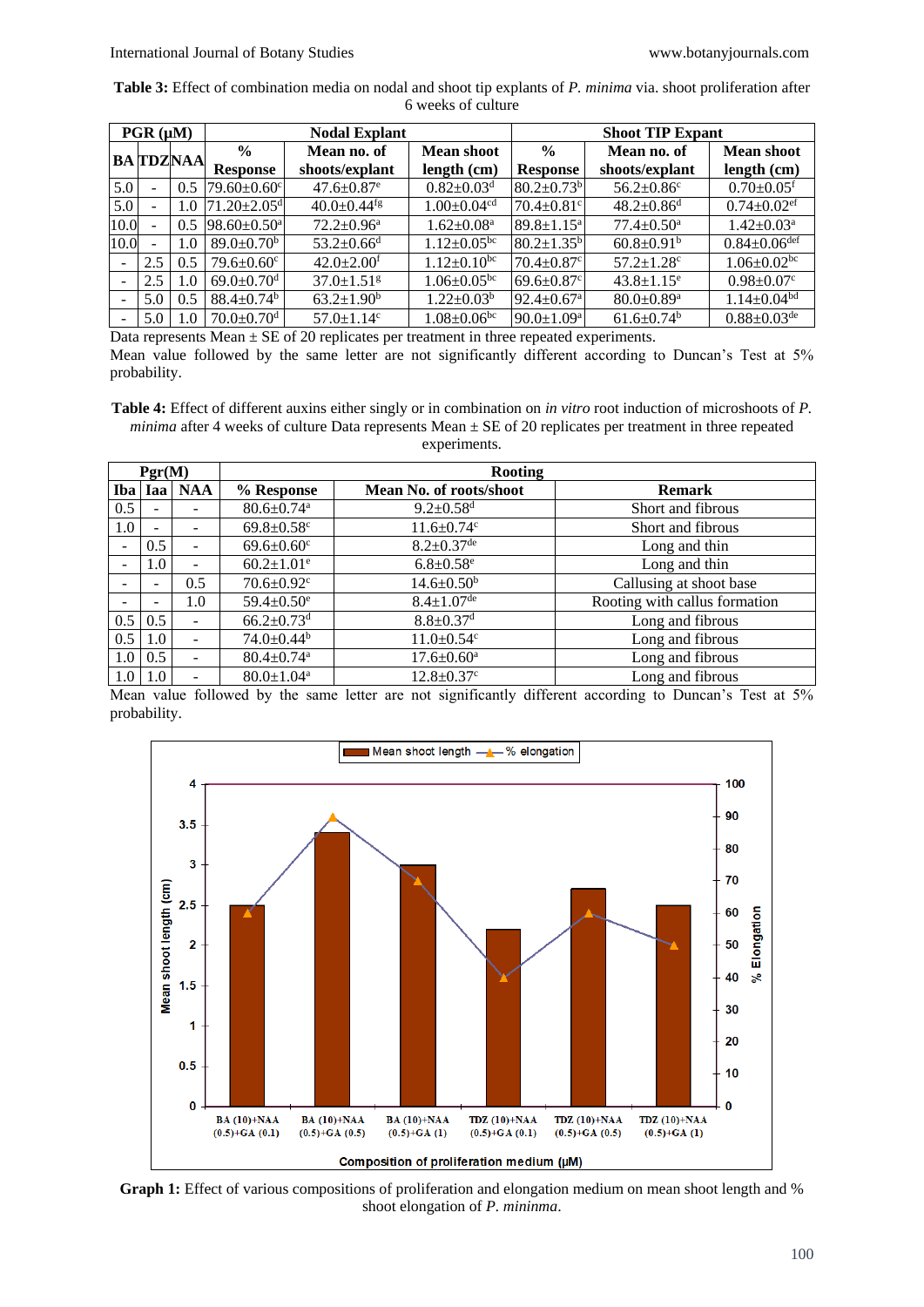

**Fig 1:** A. Axillary Shoot regeneration through nodal explants of *P. minima* on MS medium + BA (10.0 µM) after 2 weeks of culture; B. Axillary Shoot regeneration through shoot tip explants on MS medium + TDZ  $(5.0 \mu M)$ after 2 weeks of culture; C. Adventitious shoot regeneration through nodal explants of *P. minima* on MS medium + BA (10.0 µM) after 2 weeks of culture; D. Adventitious shoot regeneration through shoot tip explants on MS medium + TDZ  $(5.0 \mu M)$  after 2 weeks of culture; E. High frequency shoot regeneration and elongation through nodal explants on MS medium + BA (10.0  $\mu$ M) + NAA (0.5  $\mu$ M) + GAA (0.5  $\mu$ M) after 4 weeks of culture; F. High frequency shoot regeneration and elongation through shoot tip explants on MS medium + BA (10.0  $\mu$ M) + NAA (0.5 µM) + GAA (0.5 µM) after 4 weeks of culture G. *In vitro* rooting of microshoot in half-strength MS medium IAA (0.5 µM)+ IBA (1.0 µM) – after 4 weeks of culture; H. Acclimatized plantlets of *P. minima* after 4 weeks of transfer to soilrite; I. Hardened plantlets of *P. minima* after 8 weeks of transfer to garden soil.

#### **Conclusion**

Present study provides an efficient high frequency regeneration protocol of *P. minima.* BA and TDZ showed considerable effect on axillary and adventitious shoot initiation and proliferation from both nodal and shoot tip explants. TDZ (5.0  $\mu$ M) along with NAA (0.5  $\mu$ M) proved to be of great significance where high frequency shoot regeneration was obtained. Further proper shoot elongation and proliferation was observed on medium containing BA (10.0  $\mu$ M) + NAA (0.5  $\mu$ M) + GA (0.5  $\mu$ M). Microshoots rooted directly on IBA and IAA, while through callus mediated on NAA containing half-strength MS media. Rooted plantlets were transferred to field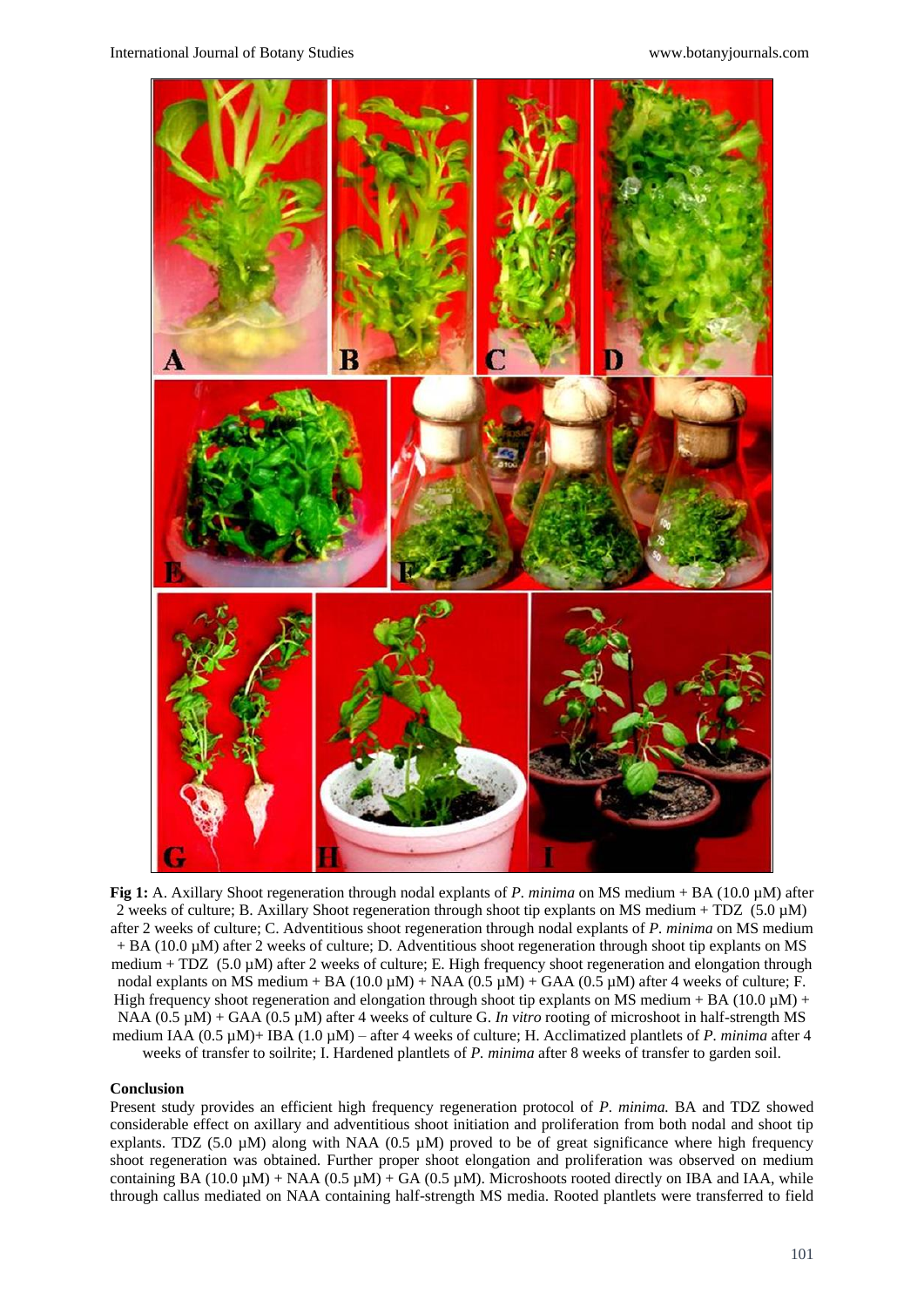conditions after proper hardening. Acclimatized plantlets were found to be phenotypically similar to the parent plant.

## **References**

- 1. Abadi AJN, Hamidoghli Y. Micropropagation of thornless trailing blackberry (*Rubus sp.)* by axillary bud explants. *Australian Journal of Crop Science,*2009:3:191-194.
- 2. Afroz A, Hassan SMKA, Bari SL, Sultana R, Begum N, Jahan AAM, Khatun R. In vitro shoot proliferation and plant regeneration of *Physalis minima* L. a perennial medicinal herb. Bang. J. Sci. Indus. Res., 2009:444:53-456.
- 3. Alagumanian S, Perumal VS, Balachandar R, Rameshkhannan K, Rao MV. Plant regeneration from leaf and stem explants of *Solanum trilobatum* L. Current Sci,2004:86:1478-1480.
- 4. Arockiasamy DI, Muthukumar B, Natarajan E, Britto SJ. Plant regeneration from node and internode explants of *Solanum trilobatum* L. *Plant Tissue Culture*,2002:12:93-97.
- 5. Arvind JM, Vilas DD, Rahul BK, Alka C, Prakash Z. In-vitro callus induction and shoot regeneration in *Physalis minima* L. Annals of Biological Research,2011:2(2):79-85.
- 6. Banerjee S, Tripathi J, Verma PC, Dwivadi PD, Khanuja SPS, Bagchi GD. Thidiazuron induced high frequency shoot proliferation in *Cineraria maritime* L. *Current Science*,2004:87:1287-1289.
- 7. Bodhipadma K, Leung DWM. *In vitro* fruiting and seed set of *Capsicum annuum* L. cv. sweet banana. *In Vitro Cellular and Developmental Biology – Plant,* 2003:39:530-539.
- 8. Brassad N, Brissette L, Lord D, Laliberrte S. Elongation, rooting and acclimatization of micropropagated shoots from mature material of hybrid larch. *Plant Cell, Tissue and Organ Culture,*1996:44:37-44.
- 9. Chand H, Pearson MN, Lovell PH. Rapid vegetative multiplication in *Clocasia esclulenta* (L) Schott. (taro). *Plant Cell, Tissue and Organ Culture*,1999:55:223-226.
- 10. Chopra RN, Nayar SL and Chopra IC. Glossary of Indian Medicinal Plants (including the supple- ment). Council of Scientific and Industrial Research, New Delhi, 1986.
- 11. Detrez C, Ndiaye S, Dreyfus B. *In vitro* regeneration of the tropical multipurpose leguminous tree *Sesbania grandiflora* from cotyledon explants. *Plant Cell Reports*,1994:14:87-93.
- 12. Duke JA, Ayensu ES. Medicinal plants of China Reference Publications, Inc,1985:2:705.
- 13. Ericksson ME, Israelsson M, Olssono O, Moritz T. Increased gibberlin biosynthesis in transgenic trees promotes growth, biomass production and xylem fiber length. *Nature Biotechnology,*2000:18:784-788.
- 14. Figueiredo SF, Esquibel MA. Callogenesis, organogenesis and micropropagation *Datura insignis.* Barb. Rodr*. Revista Brasileira de Fisiologia Vegetal*,1991:3:63-68.
- 15. Geneve. Comparative adventitious shoot induction in Kentucky coffee tree and petiole explants treated with thidiazuron and benzylaminopurine. *In Vitro Cellular and Developmental Biology-Plant,*2005:41:489-493.
- 16. Gleddie S, Keller W and Setterfield G. Somatic embryogenesis and plant regeneration from leaf explants and cell suspensions of *Solanum melongena* (Egg Plant). *Canadian Journal of Botany,*1983:61:656-666.
- 17. Huettman CA, Preece JE. Thidiazuron a potent cytokinin for woody plant tissue culture. *Plant Cell Tissue and Organ Culture,*1993:33:105-119.
- 18. Husain MK, Anis M, Shahzad A. *In vitro* propagation of Indian kino (*Pterocarpus marsupium* Roxb.) using thidiazuron. *In vitro Cellular and Developmental Biology-Plant,*2007:43:59-64.
- 19. Husain S, Jain A, Kothari SL. Phenylacetic acid improves bud elongation and *in vitro* plant regeneration efficiency in *Capsicum annuum* L. *Plant Cell Reports,*1999:19:64-68.
- 20. Karuppusamy S, Kiranmai C, Aruan V, Pullaiah T. Micropropagation of Vanasushavapedata- An endangered medicinal plant of South India. *PlantTissue Cult. & Biotech.* (2006)16: 85-94.
- 21. Khadiga, Elaleem GA, Rasheid Modawi S, Mutasim, Khalafalla M. Effect of cultivar and growth regulator on *in vitro* micropropagation of potato (*Solanum tuberosum* L). *American – Eurasian Journal of Sustainable Agriculture,*2009:3:487-492.
- 22. Lee CC and Houghton P. Cytotoxicity of plants from Malaysia and Thailand used traditionally to treat cancer. *J Ethnophar- macol*, 2005:100:237-243.
- 23. Lu Cy, Nugent G, Wardley T. Agrobacterium mediated transformation of carnation (*Dianthus caryophyllus*  L.). *Plant Cell Reports,*1991:10:477-480.
- 24. Lu CY. The use of thidiazuron in tissue culture. *In Vitro Cellular and Developmental Biology,*1993:29:92- 96.
- 25. Maharik N, Elgengaihi S, Taha H. *In vitro* mass propagation of the endangered Sinai hawthorn *Crataegus sinaica* Boiss. *International Journal of Academic Research*, 2009:1:24-29.
- 26. Malik S, Sharma S, Sharma M and Ahuja PS. Direct shoot regeneration from intact leaves of *Arnebia euchroma* (Royle) Johnston using thidiazuron. *Cell Biology International,* 2010:CBI 20090372.
- 27. Murashige T, Skoog F. A received medium for rapid growth and bioassay with tobacco tissue cult. *Physiology of Plants*,1962:11: 47-53.
- 28. Murthy BNS, Murch SJ, Saxena PK. TDZ- induced somatic embryogenesis in intact seedlings of peanut (*Arachis hypogaea*); endogenous growth regulator levels and significance of cotyledons. *Physiologia Plantarum,*1995:94:268-276.
- 29. Nasiruddin KM, Begum R, Yasmin S. Protocorm like bodies and plantlet regeneration from *Dendrobium formosum* leaf callus. *Asian Journal of Plant Sciences,*2003:2:955-957.